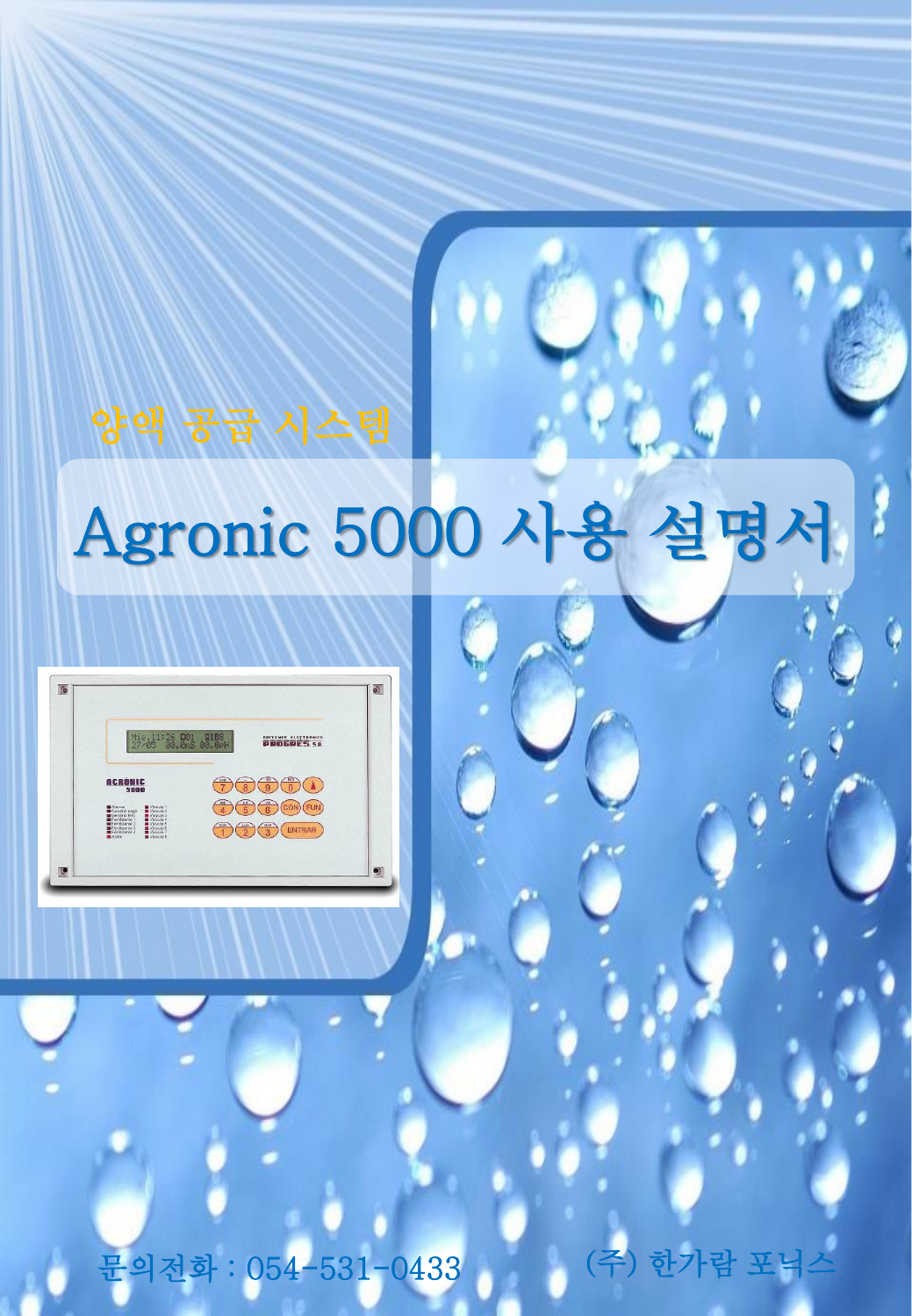#### 사용자 설명서 목차

 $101900$ 

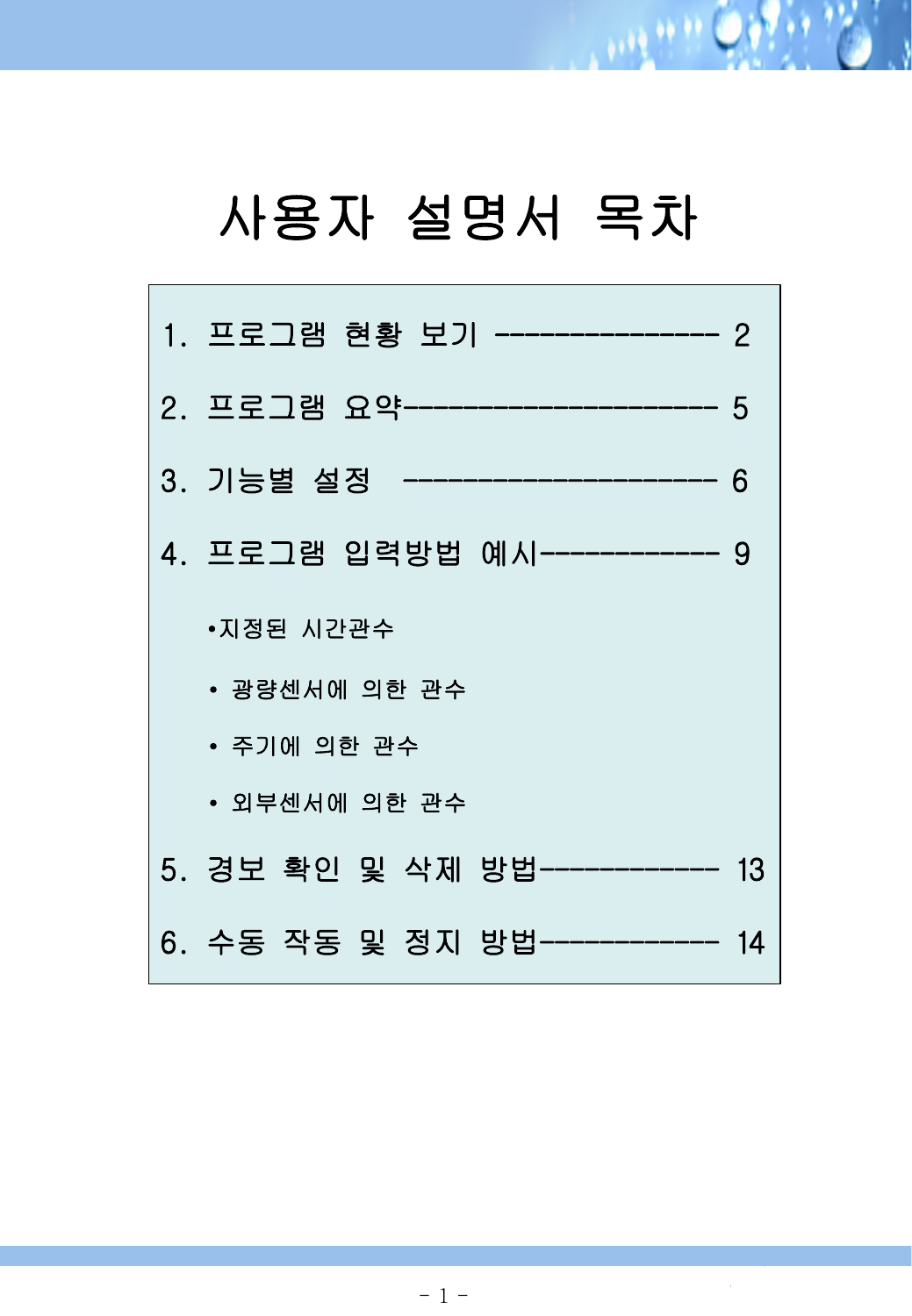#### 1.프로그램 현황 보기

 $\cdots$ 

#### ※ 기본 화면 안내도





1. 요일, 시간(시:분) 2. 알람/경보 횟수(발생 시 표시) 3. 현재 진행 중인 프로그램(작동 시 표시) 4. 현재 관수 중인 구역 전자밸브(작동 시 표시) 5. 현재 일자(일/월) 6. 현재 EC값 7. 현재 pH값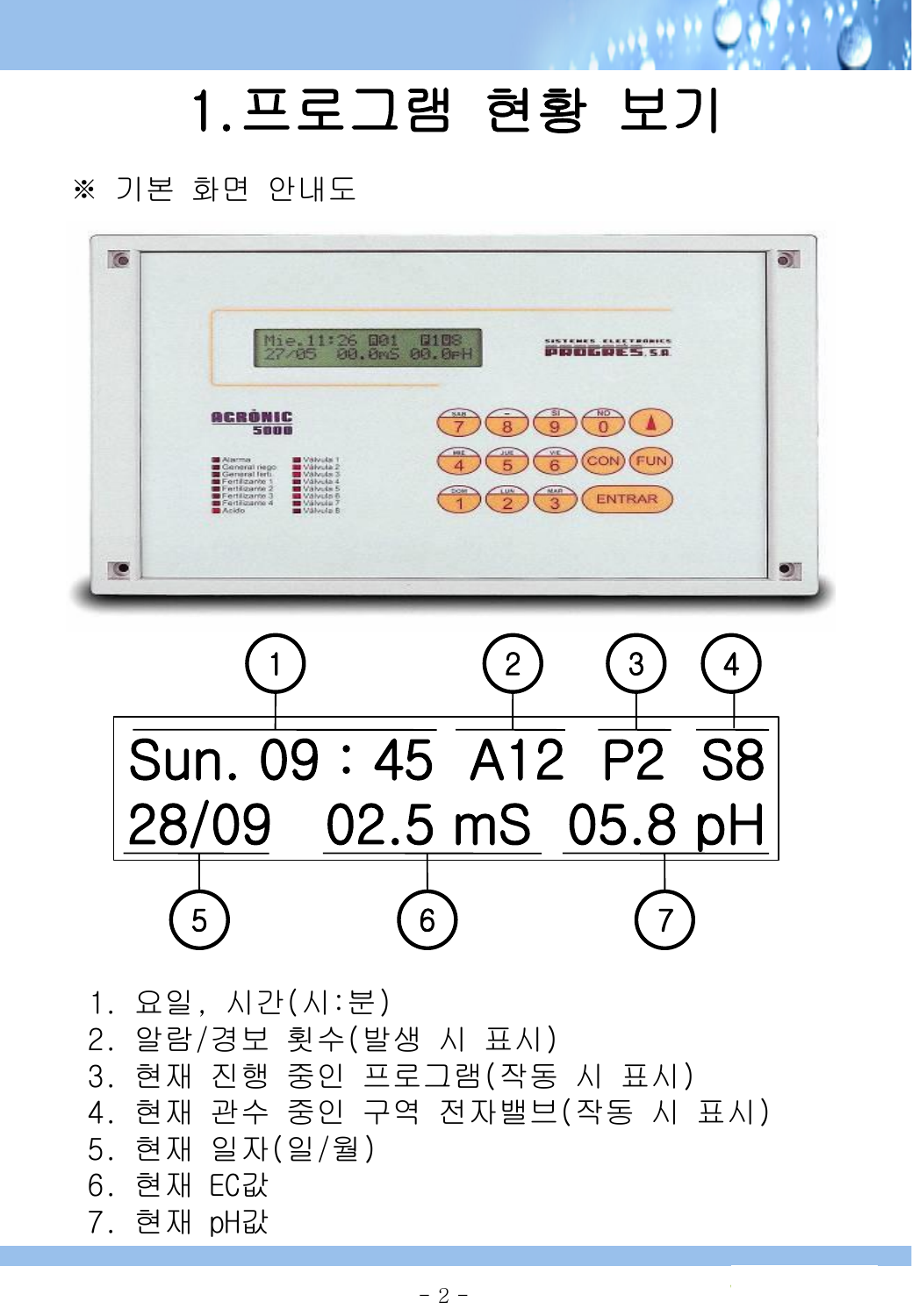### 1.프로그램 현황 보기

网络热



• 만약 경보가 3회 이상 발생 시 경보기록을 삭제 하지 않으면 양액 시스템은 원수만 공급되고 pH 경보 시 에는 시스템이 In Stop(전체 정지) 되므로 필히 해제 해야 함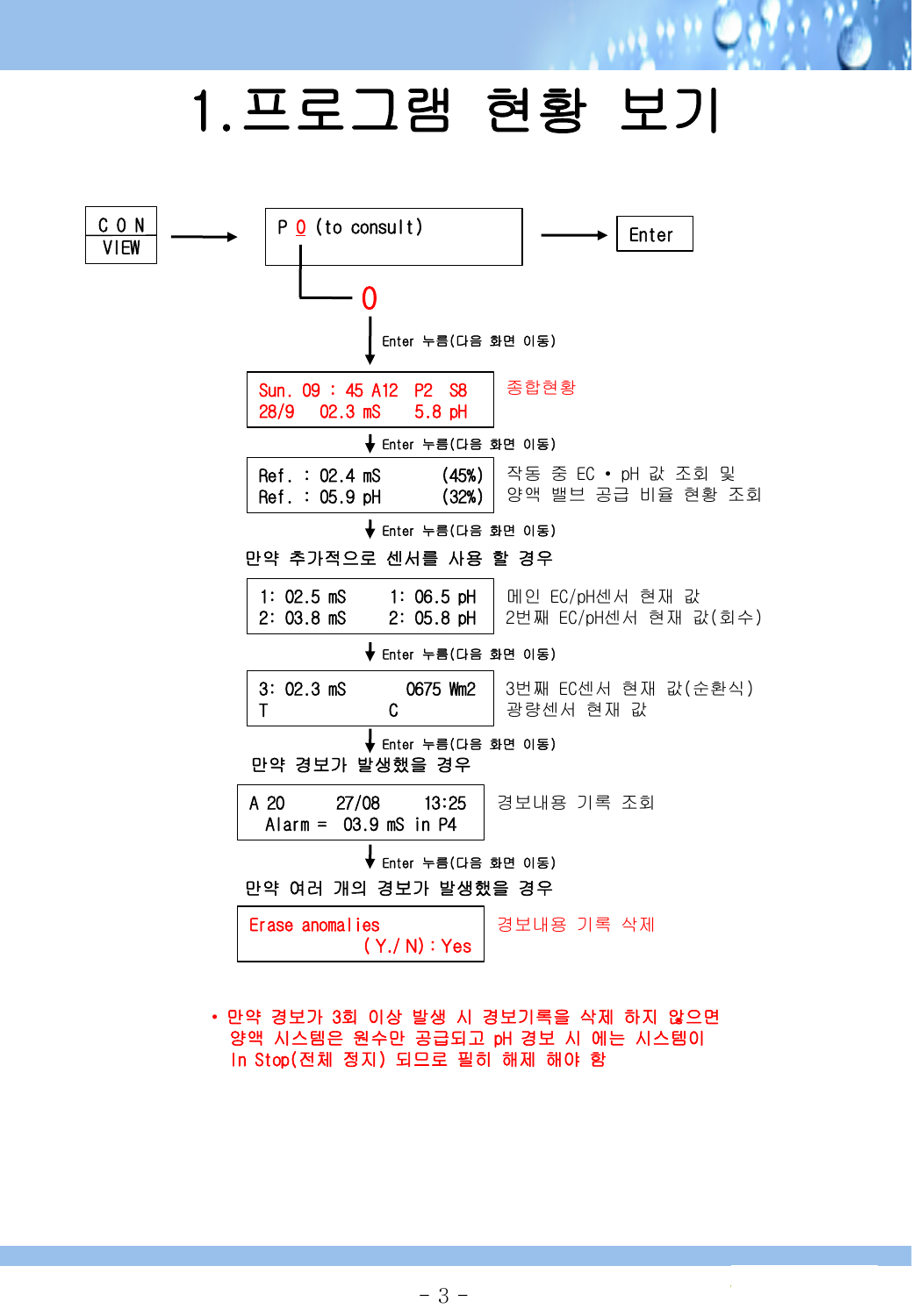

| 종압화면 기호                                                             | 현새삭동중인 프도그램 소회일 때                                                                                                                                                  | 일게 소회                                                                                                                |
|---------------------------------------------------------------------|--------------------------------------------------------------------------------------------------------------------------------------------------------------------|----------------------------------------------------------------------------------------------------------------------|
| - P : 현재 작동중인 프로그램 Num.<br>S : 현재 진행중인 전자밸브 Num.<br>A : 알람(경보) 누적횟수 | VIEW or CON + 1 = 1번 프로그램 조회<br>VIEW or CON + 2 = 2번 프로그램 조회<br>$V$ IEW or CON + 3 = 3번 프로그램 조회<br>VIEW or CON + 4 = 4번 프로그램 조회<br>$V$ IEW or CON + 5 = 5번 프로그램 조회 | VIEW or CON + 6 = Day(오늘)<br>$VIEW$ or $CON + 7 = D-1(OH)$<br>$VIEW$ or $CON + 8 = D-2$<br>$VIEW$ or $CON + 9 = D-3$ |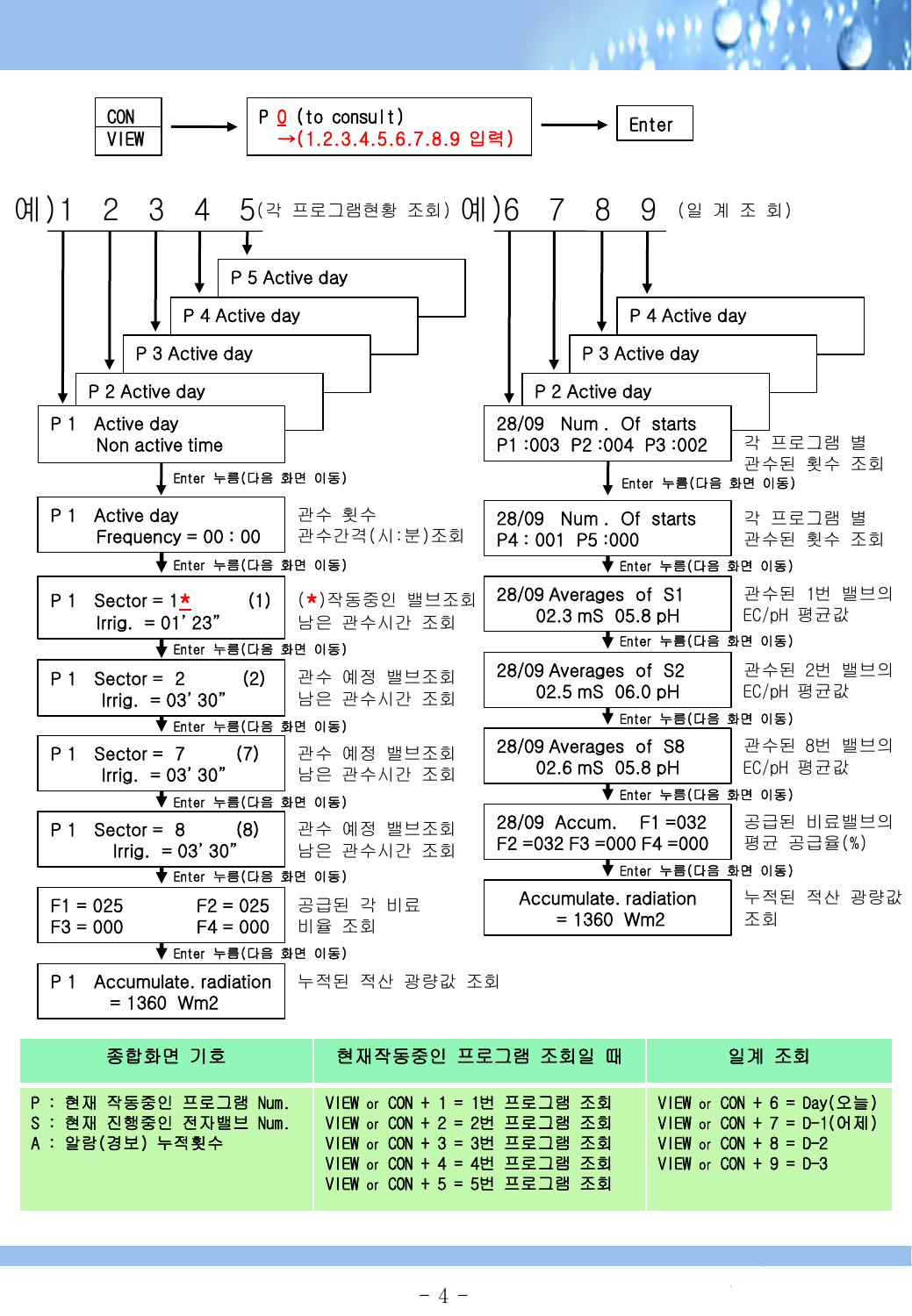#### 2.프로그램 요약

بالموار

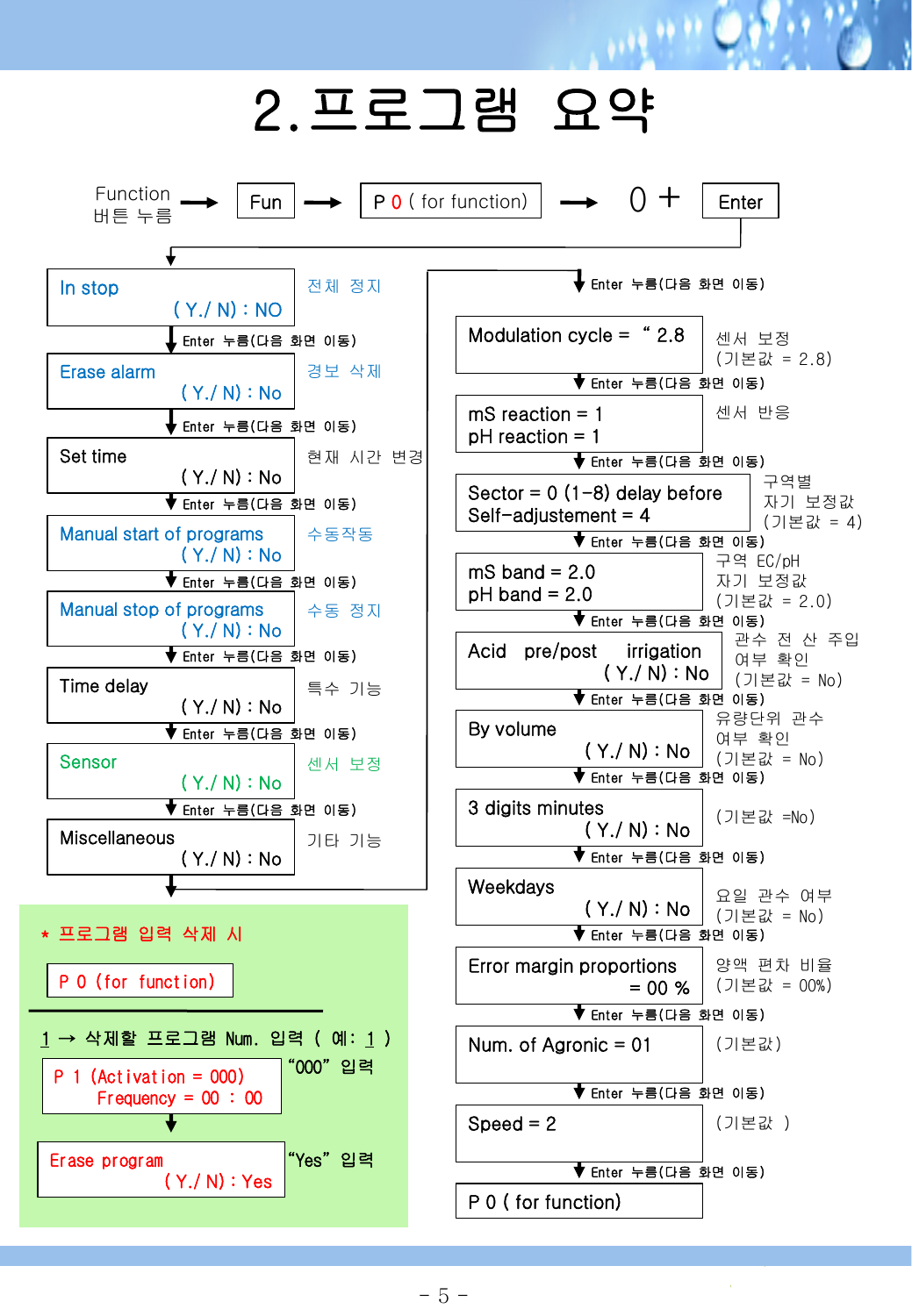## 3.기능별 설정

**MARK** 

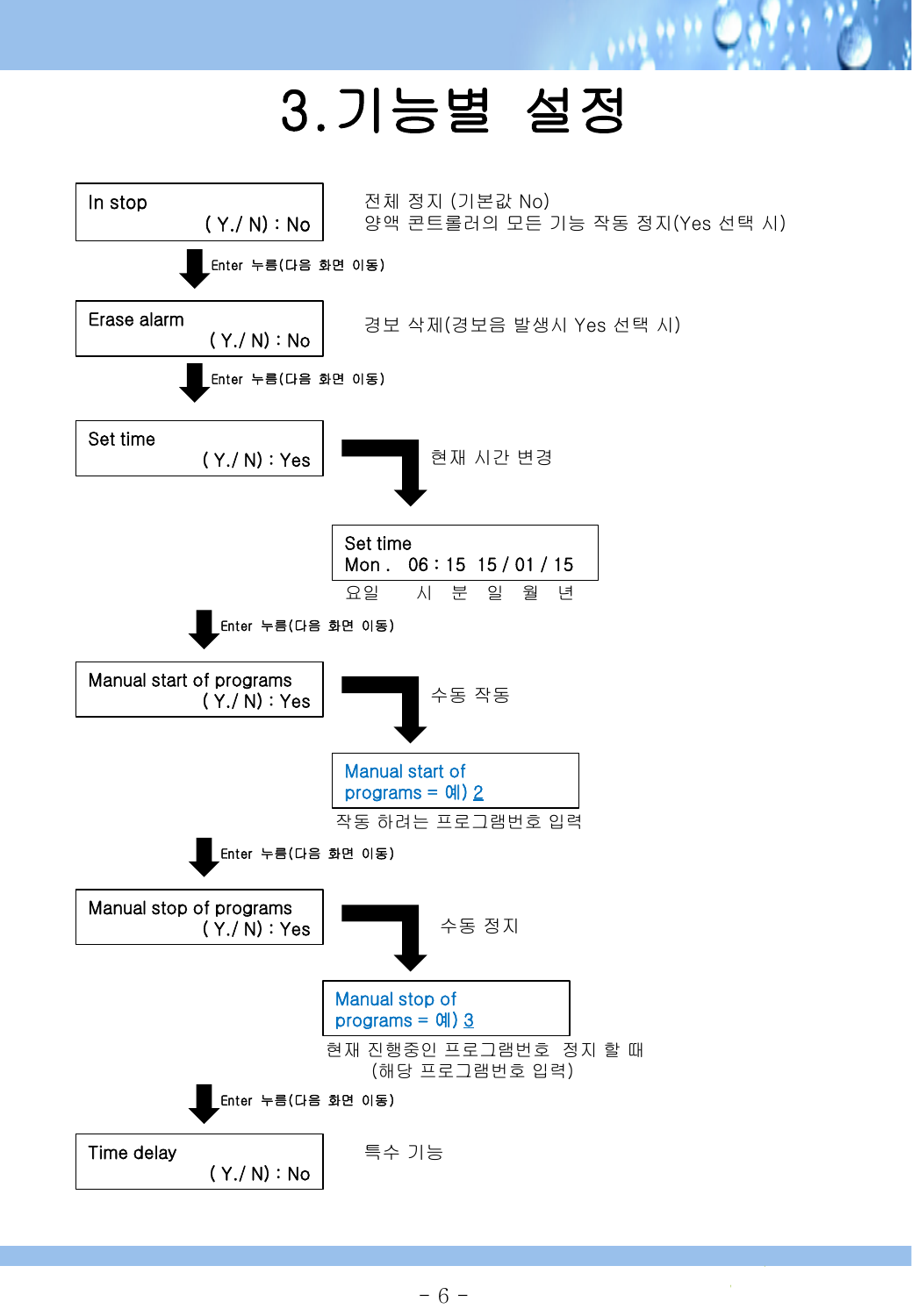

 $19990$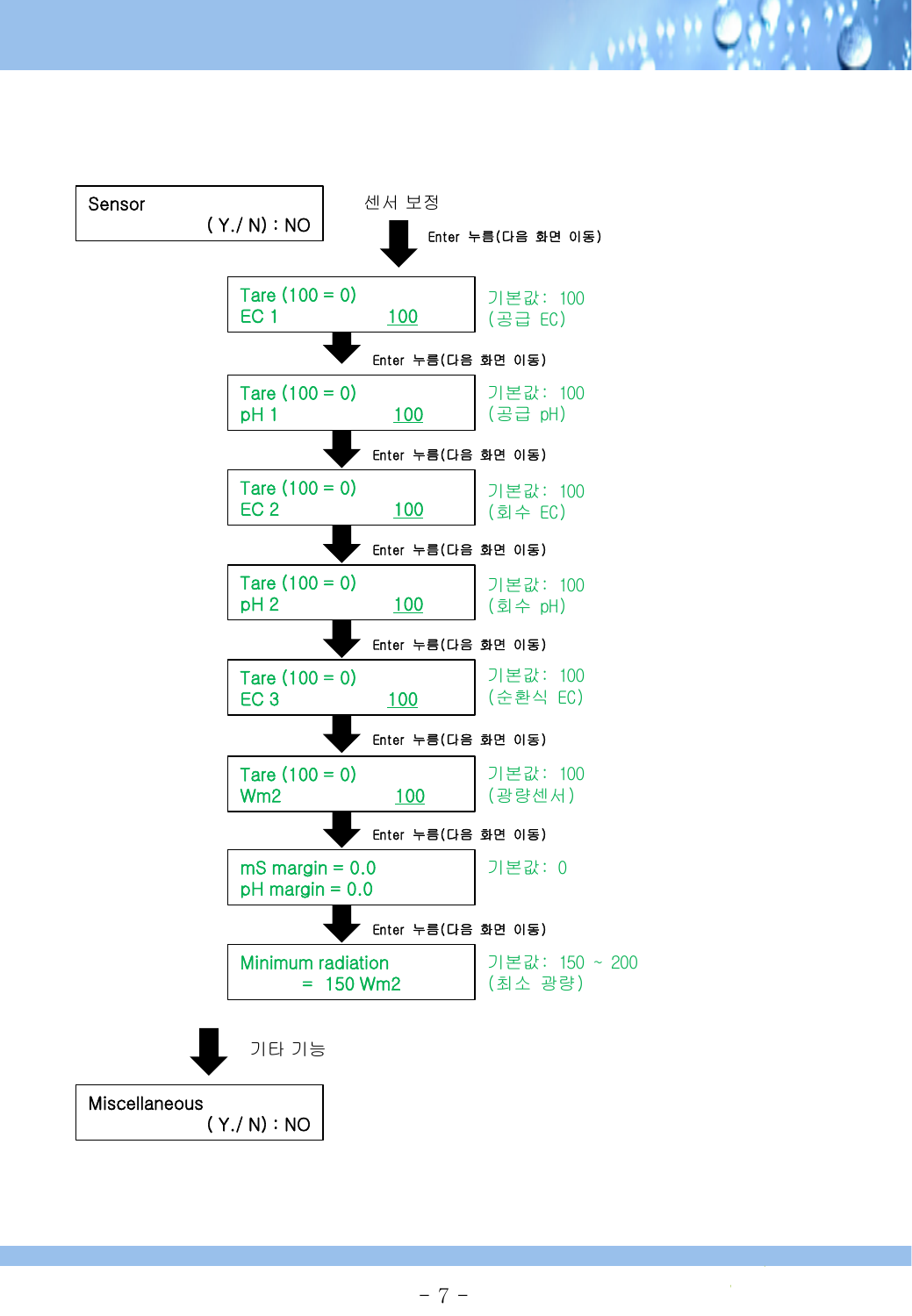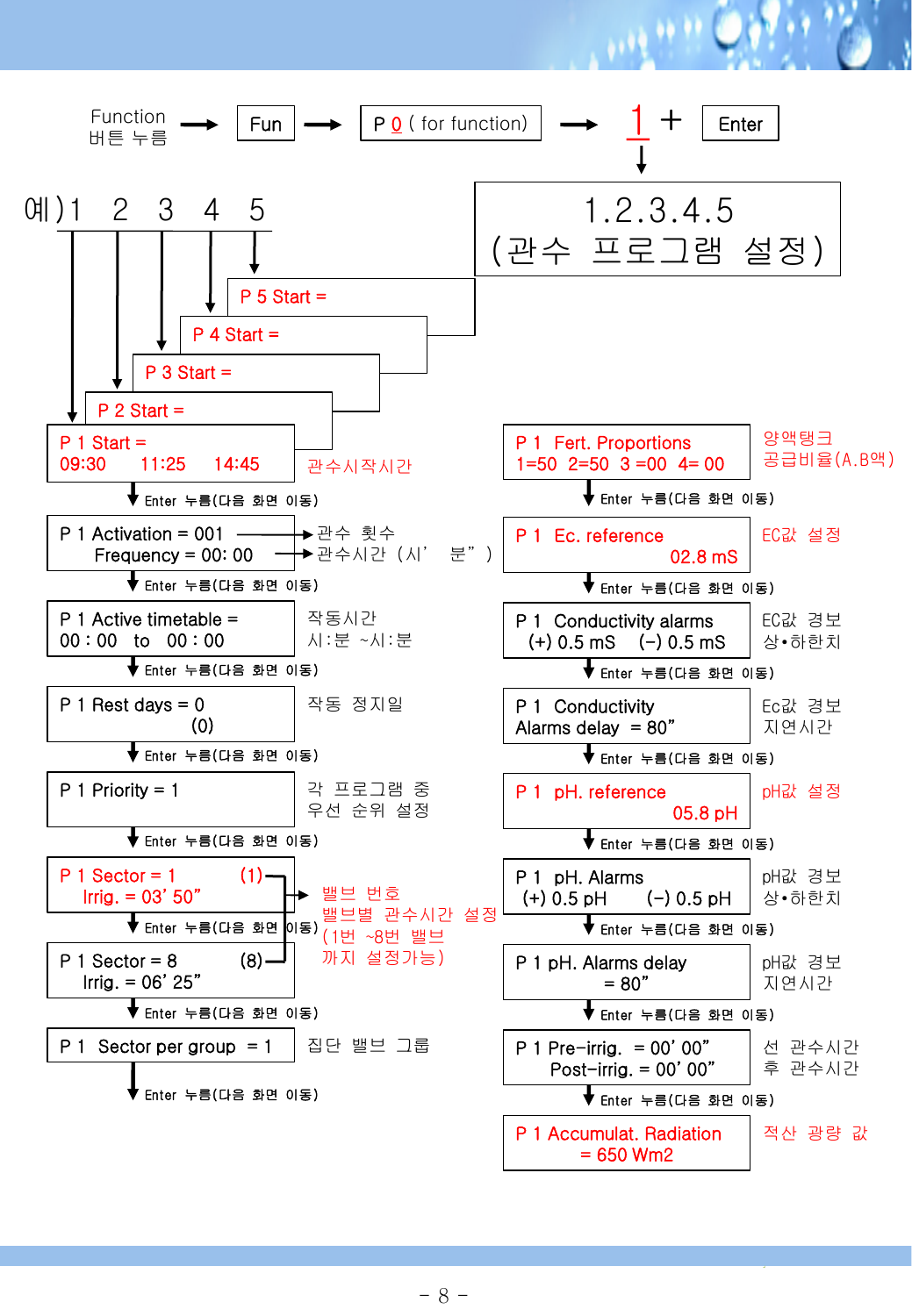

- •만약 관수 횟수를 더 원하면 1개 프로그램 당 3개의 지정된 시간만 입력 가능하니 추가로 입력 해야 함
- \* 각 프로그램마다 모든 값을 새롭게 입력 해야 함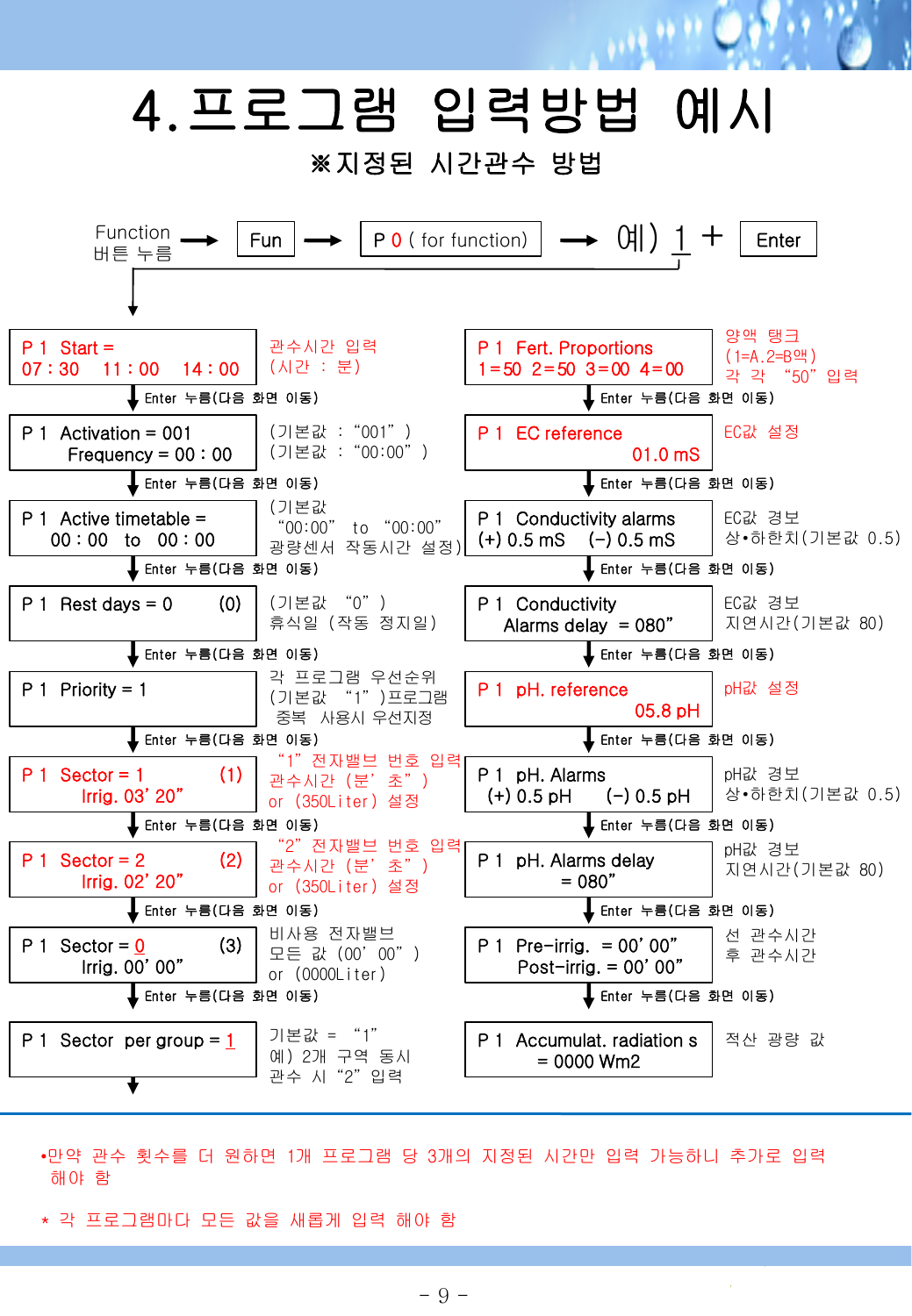

\* 광량 센서로 2개 이상의 프로그램을 운영할 시 Active timetable 각기 다른 시간대 입력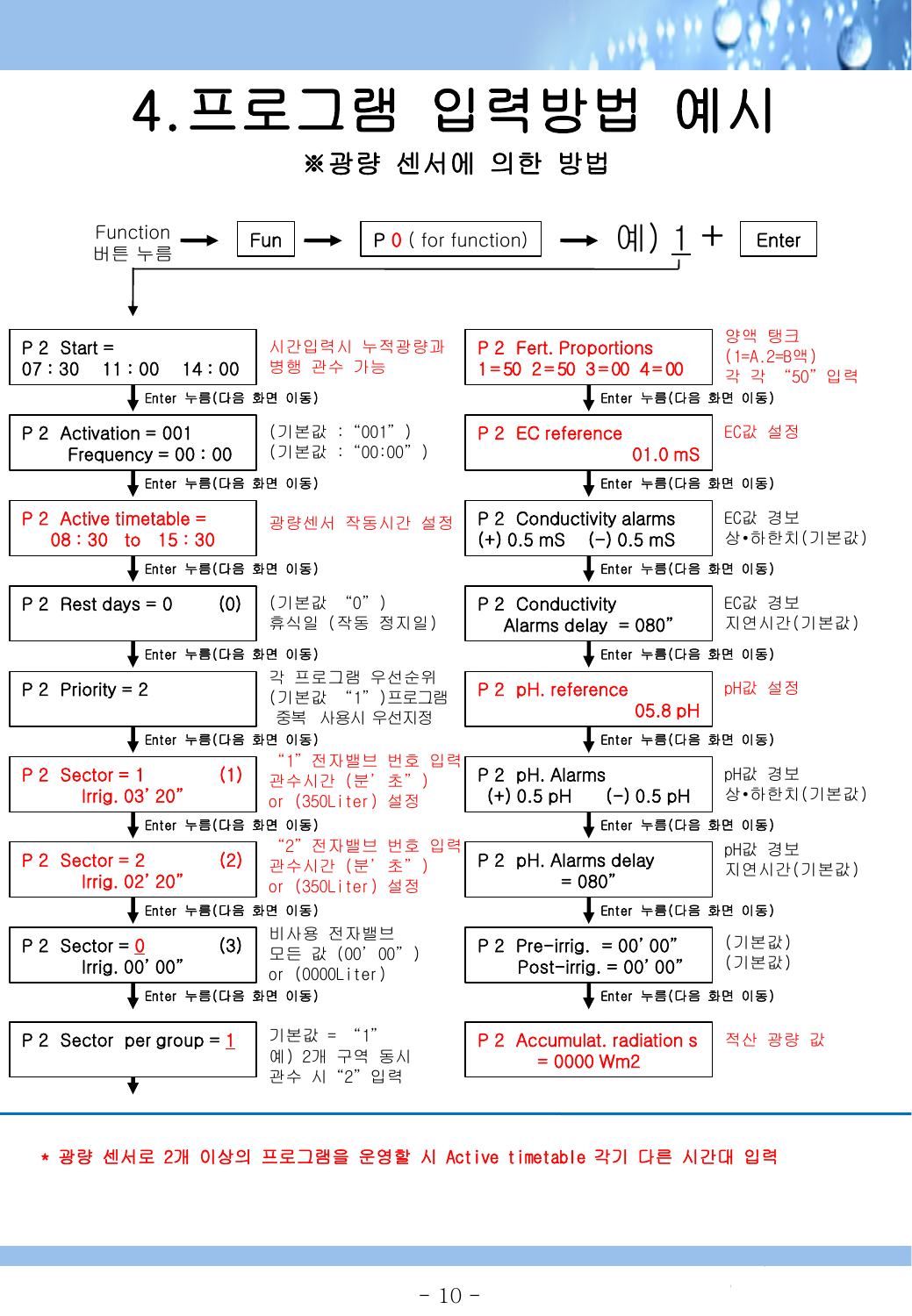

• 주기에 의한 관수 입력 후 1회 수동 작동 실행이 되어야만 당일부터 설정 프로그램이 실행됨 (만약 수동 작동 실행 하지 않을 경우 다음 날 부터 프로그램이 실행됨) ※ 주의 사항 ※ (같은 프로그램을 수동작동으로 반복 작동시 프로그램의 관수 횟수가 누적되어 관수횟수가 증가 함)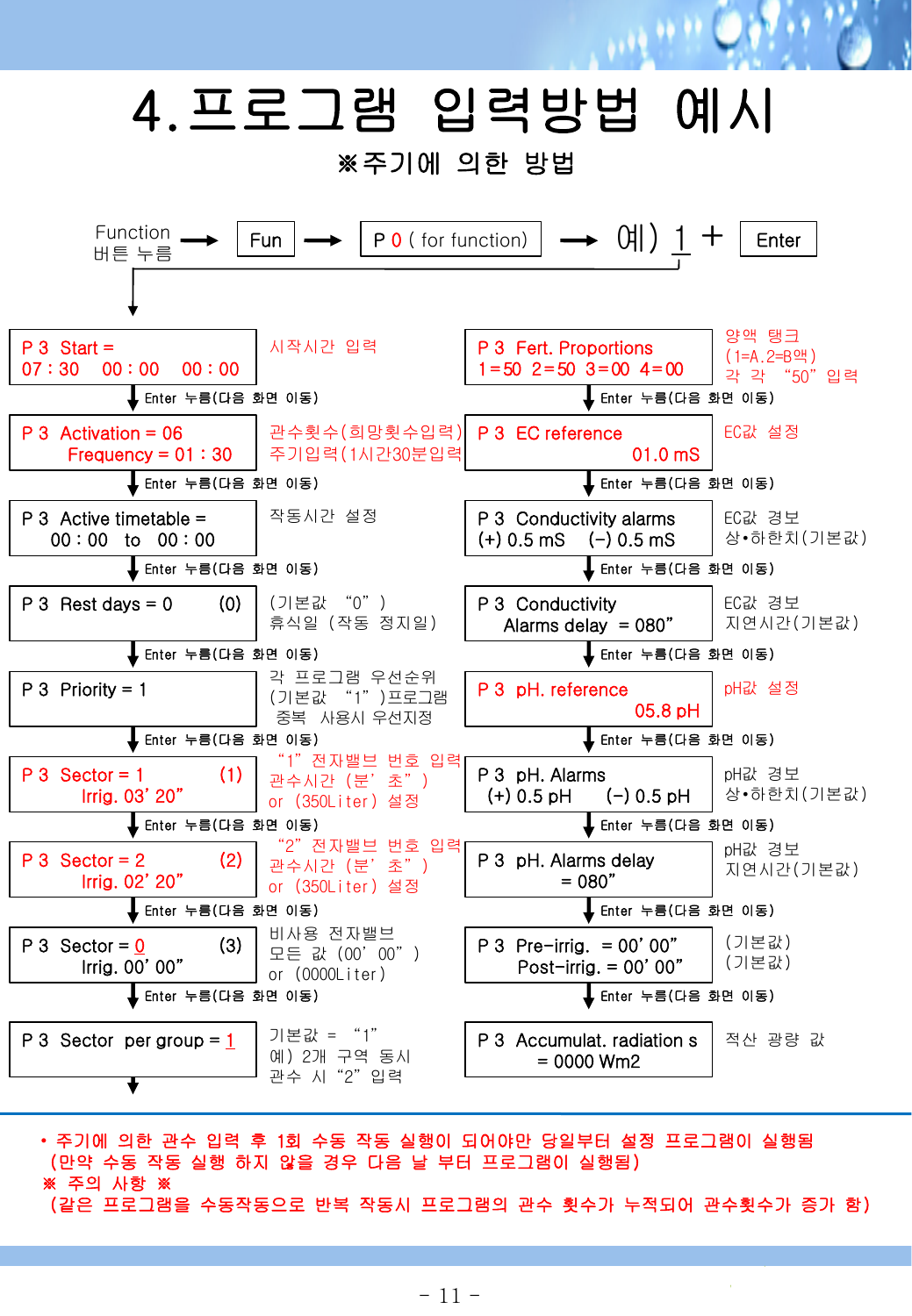# 4.프로그램 입력방법 예시

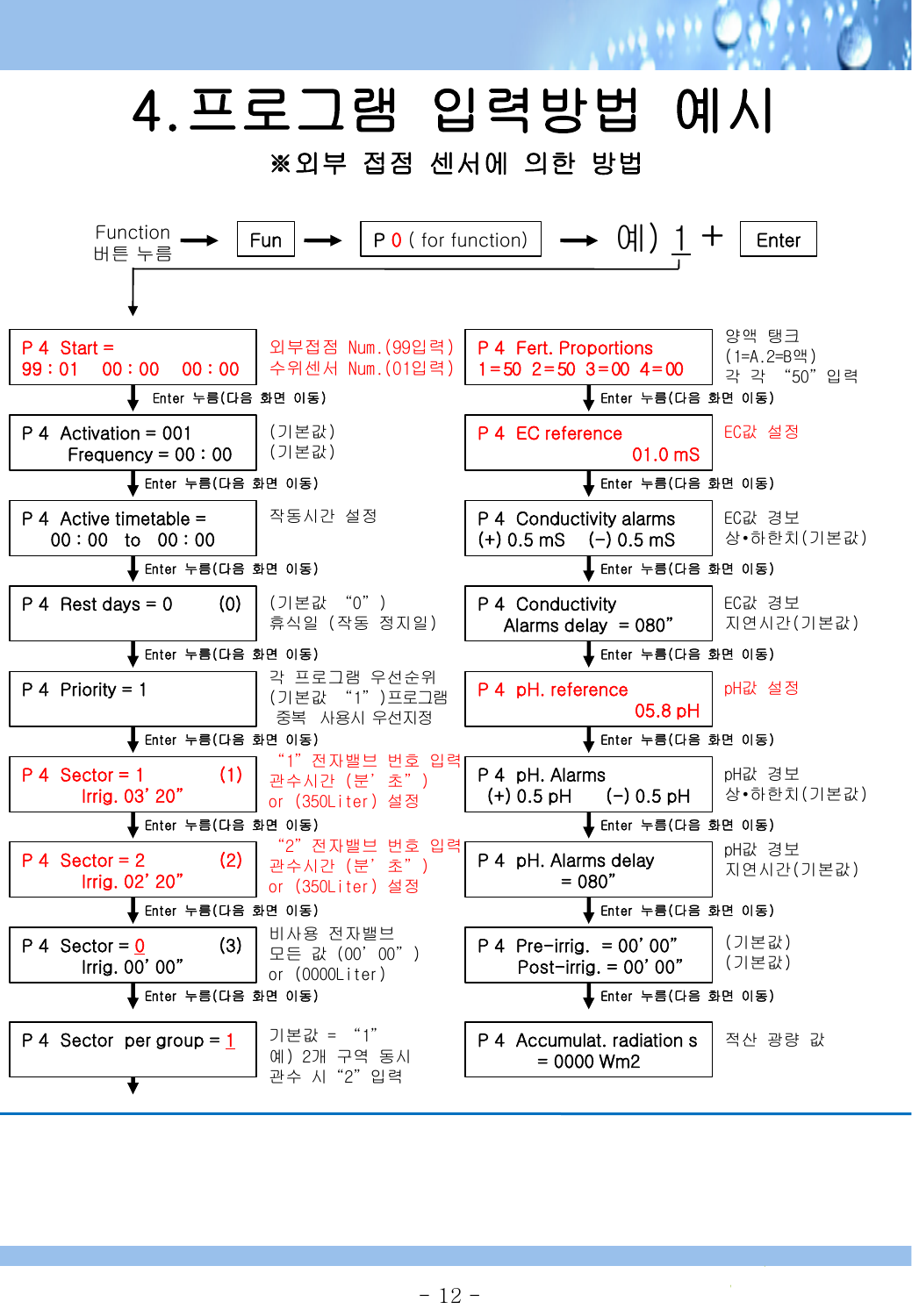## 5.수동 작동 및 정지 방법

 $1.12$ 



Manual start of program = 1 수동 작동 할 프로그램 번호 입력(현재 1번 입력)

Enter 누름

프로그램 수동 정지( 양액시스템 정지)

•경보는 설정한 EC, pH값이 지정한 편차 값과 시간 동안 조정을 못 할 경우 발생하며, 횟수가 누적되고 프로그램의 번호가 기록된다. • 만약 경보가 3회 이상 발생 시 경보기록을 삭제 하지 않으면 양액 시스템은 원수만 공급되고 pH 경보 시 에는 시스템이 In Stop(전체 정지) 되므로 필히 해제 해야 함